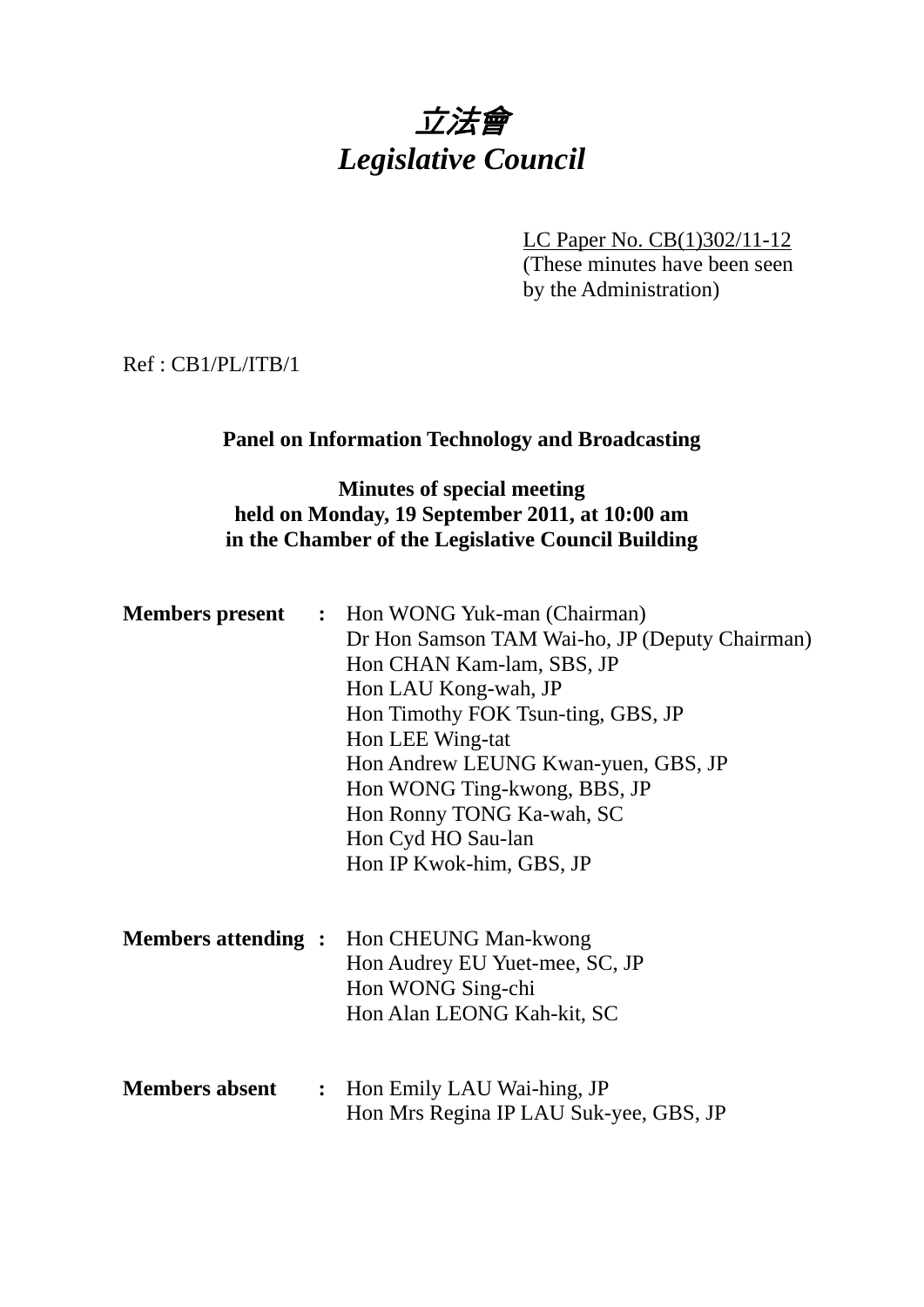| <b>Public officers</b><br>attending | : Agenda item I                                                                                                               |  |
|-------------------------------------|-------------------------------------------------------------------------------------------------------------------------------|--|
|                                     | Miss Elizabeth TSE, JP<br>Permanent Secretary for Commerce and Economic<br>Development (Communications and Technology)        |  |
|                                     | Mr Alan SIU, JP<br>Deputy Secretary for Commerce and Economic<br>Development (Communications and Technology)                  |  |
|                                     | Mr Aaron LIU<br>Principal Assistant Secretary for Commerce and<br>Economic Development (Communications<br>and<br>Technology)A |  |
| <b>Attendance by</b><br>invitation  | Agenda Item I                                                                                                                 |  |
|                                     | <b>Broadcasting Authority</b>                                                                                                 |  |
|                                     | Mr Vincent LIU, JP<br>Principal Executive Officer                                                                             |  |
|                                     | Mr Paul CHENG<br>Secretary                                                                                                    |  |
|                                     | <b>Asia Television Limited</b>                                                                                                |  |
|                                     | Mr James SHING<br><b>Executive Director</b>                                                                                   |  |
|                                     | Mr Stephen LUAN<br>Director and Senior Vice President, Mainland<br>Operation                                                  |  |
|                                     | Mr Anthony POON<br>Solicitor                                                                                                  |  |
|                                     | Ms Rossana CHU<br>Solicitor                                                                                                   |  |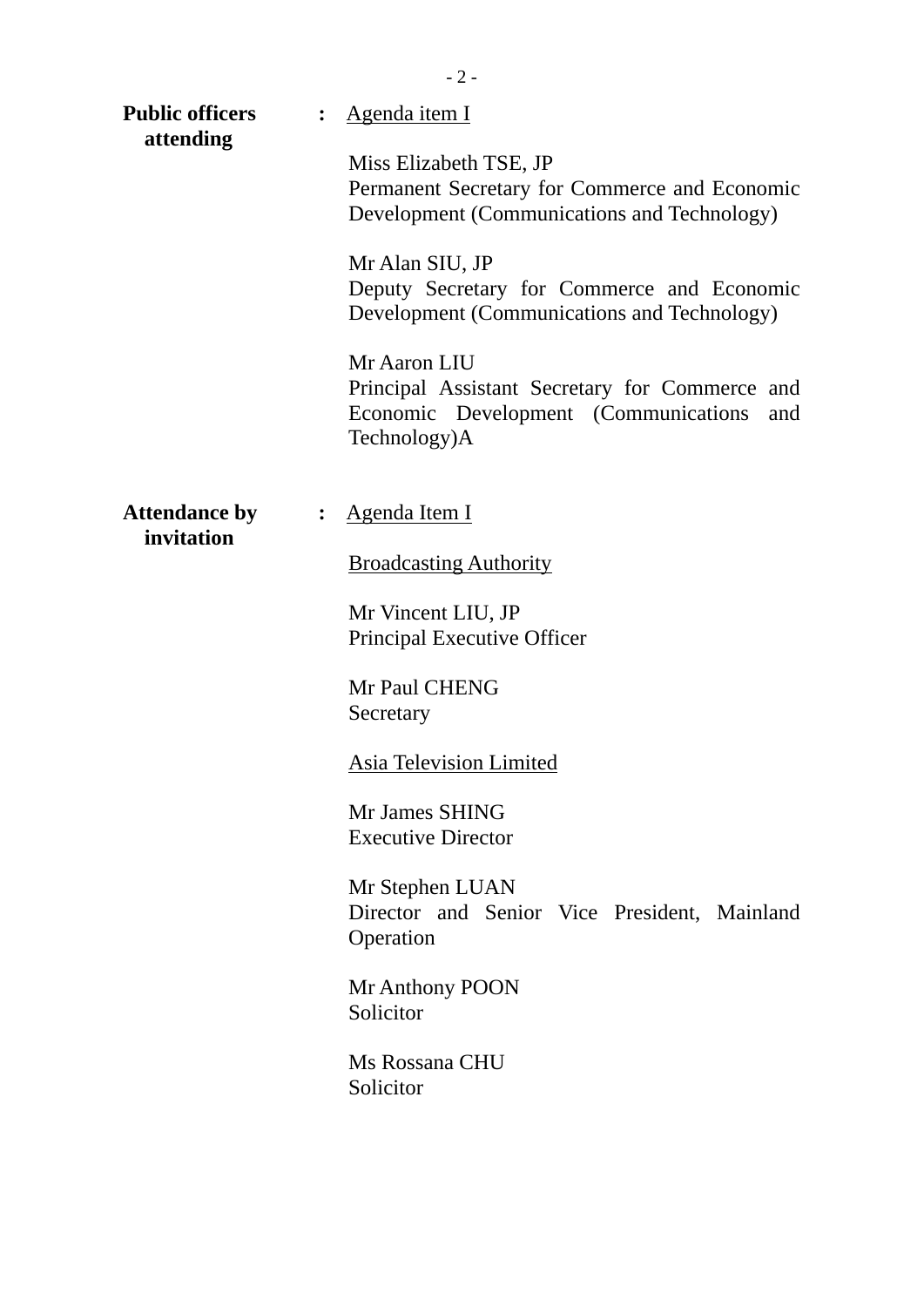|                                                     | <b>Individual</b>                                                                                                                                                                                                                            |  |  |  |  |  |
|-----------------------------------------------------|----------------------------------------------------------------------------------------------------------------------------------------------------------------------------------------------------------------------------------------------|--|--|--|--|--|
|                                                     | Mr LEUNG Ka-wing<br>Former Senior Vice President (News & Public<br>Affairs)<br>Asia Television Limited                                                                                                                                       |  |  |  |  |  |
|                                                     | Ms TAM Wai-yi<br>Vice President (News & Public Affairs)<br>Asia Television Limited                                                                                                                                                           |  |  |  |  |  |
| <b>Clerk in attendance :</b> Ms YUE Tin-po          | Chief Council Secretary (1)3                                                                                                                                                                                                                 |  |  |  |  |  |
| <b>Staff in attendance : Ms Anita SIT</b>           | <b>Assistant Secretary General 1 (Acting)</b>                                                                                                                                                                                                |  |  |  |  |  |
|                                                     | Mr Bonny LOO<br>Assistant Legal Adviser 3                                                                                                                                                                                                    |  |  |  |  |  |
|                                                     | Mr Joey LO<br>Senior Council Secretary (1)3                                                                                                                                                                                                  |  |  |  |  |  |
|                                                     | Ms May LEUNG<br>Legislative Assistant (1)3                                                                                                                                                                                                   |  |  |  |  |  |
| I.                                                  | Issues relating to editorial independence of the News Department<br>of Asia Television Limited                                                                                                                                               |  |  |  |  |  |
|                                                     | $(LC$ Paper No. $CB(1)3010/10-11(01)$ -- Administration's paper on<br>complaints relating to Asia<br><b>Television Limited</b>                                                                                                               |  |  |  |  |  |
| LC Paper No. $FS25/10-11$<br>(Chinese version only) | -- Fact sheet on "Summary of<br>local press reports on issues<br>relating to<br>editorial<br>independence of the News<br>Department<br>$\sigma f$<br>Asia<br>Television Limited (Based<br>on local press reporting<br>from 6 July 2011 to 16 |  |  |  |  |  |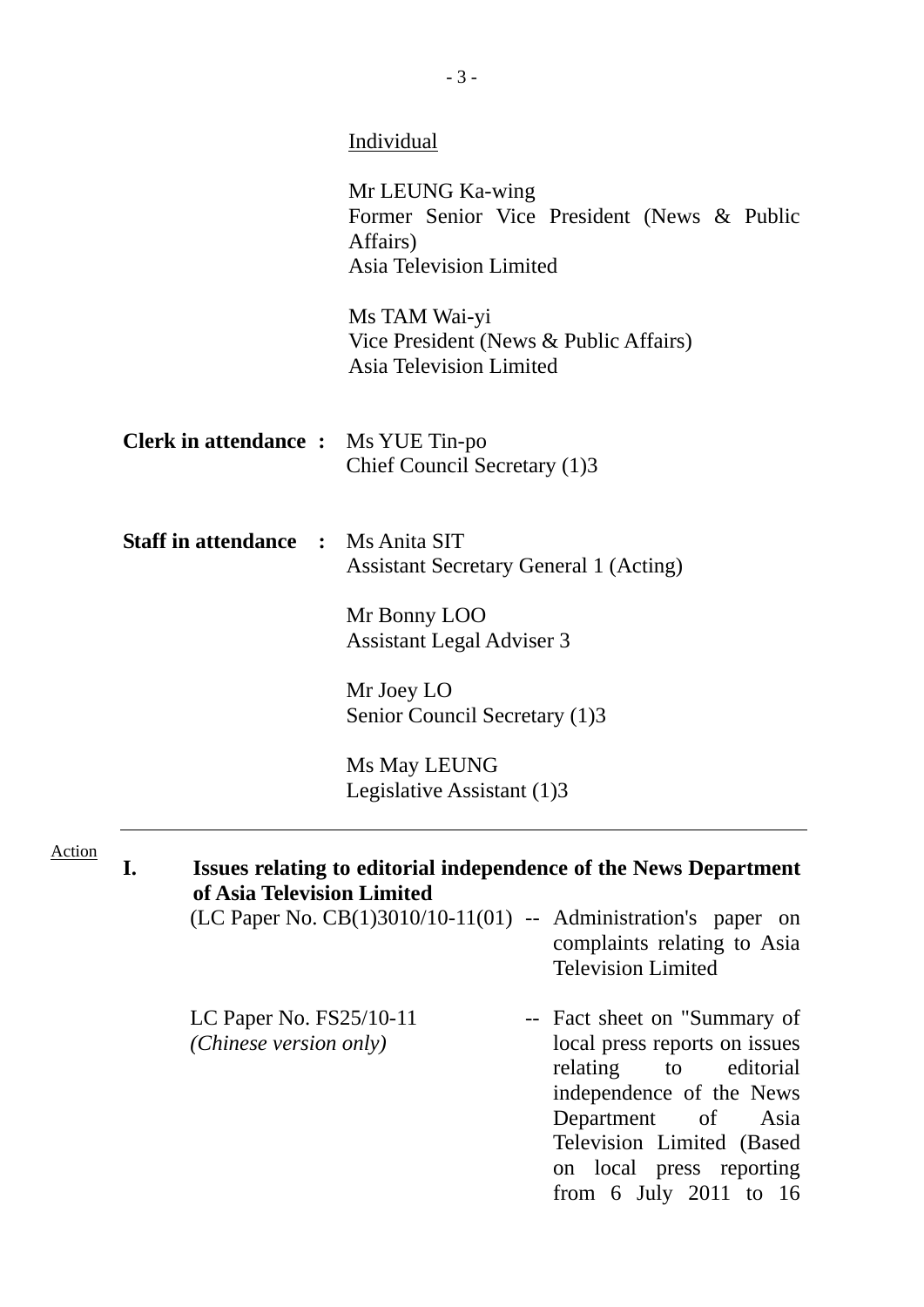September 2011)" prepared by the Research Division of the Legislative Council Secretariat

dated 15 September 2011)

| LC Paper No. $CB(1)3010/10-11(02)$    | $\sim$ $-$ | Statement issued by a group  |
|---------------------------------------|------------|------------------------------|
| (Chinese version only)                |            | of journalists and editorial |
|                                       |            | staff of the News            |
|                                       |            | Department of Asia           |
|                                       |            | Television Limited on 8      |
|                                       |            | September 2011               |
|                                       |            |                              |
| LC Paper No. $CB(1)3015/10-11(01)$ -- |            | Submission from a member     |
| (Chinese version only, tabled at the  |            | of the Board of Directors of |
| meeting and subsequently issued via   |            | the Asia Television Limited  |

 The Chairman welcomed representatives of the Administration, representatives of Asia Television Limited (ATV), Mr LEUNG Ka-wing and Ms TAM Wai-yi to the meeting. He reminded ATV, Mr LEUNG and Ms TAM that when addressing the Panel at the meeting, they were not covered by the privileges or immunities provided under the Legislative Council (Powers and Privileges) Ordinance (Cap. 382).

Presentation by the Administration

*e-mail on 19 September 2011)* 

2. At the invitation of the Chairman, Permanent Secretary for Commerce and Economic Development (Communications and Technology) (PSCED(CT)) briefed members on the progress of the Broadcasting Authority (BA)'s investigation into the complaints concerning the news and finance programmes broadcast by ATV and its control and management. She advised that BA was in the process of investigating into the complaints, and would report the outcome to the Panel as soon as practicable. Commissioner for Television and Entertainment Licensing (C for TEL) then briefed members on the relevant regulatory requirements in the Broadcasting Ordinance (Cap. 562) (the Ordinance), codes of practice issued by the BA and licence conditions, details of which were set out in the Administration's paper (LC Paper No. CB(1)3010/10-11(01).

#### Presentation by ATV, Mr LEUNG Ka-wing and Ms TAM Wai-yi

3. At the invitation of the Chairman, Executive Director, ATV apologized for ATV's misreporting of the death of the former Chinese President Mr JIANG Zemin on 6 July 2011. He said that as Mr WONG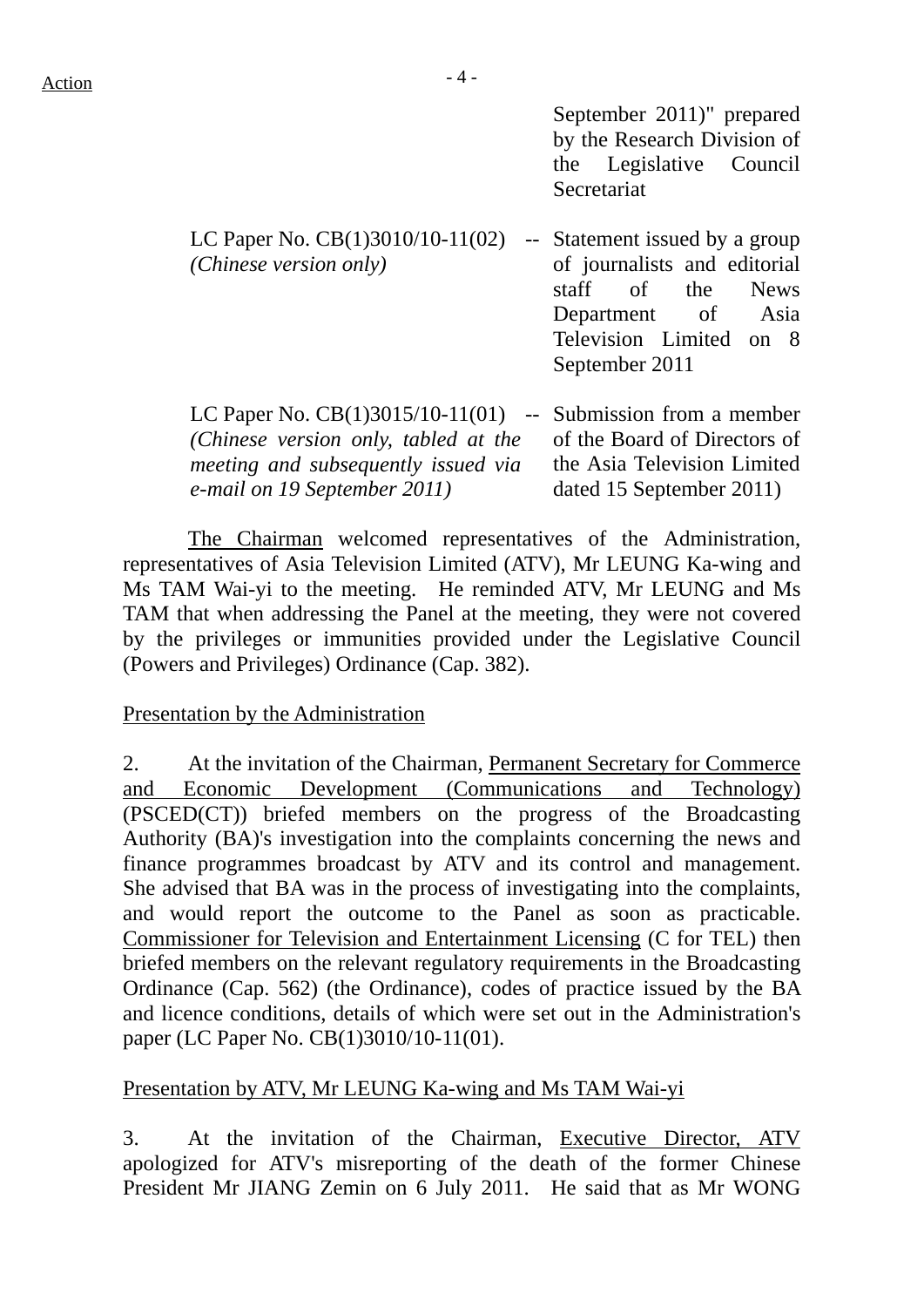Ching was neither a shareholder, director nor principal officer of ATV, he did not have any capacity or rights to exercise control of ATV or participate in its day-to-day management. Executive Director, ATV stressed that the senior management of ATV had never exerted any influence on the editorial independence of ATV's News Department. The programme "Wealth Blog" was a finance information programme rather than a news programme of ATV.

4. At the invitation of the Chairman, Mr LEUNG Ka-wing (former Senior Vice President (News & Public Affairs) of ATV) said that he was fully responsible for the misreporting incident and had resigned his post for this reason. He also said that the senior management of ATV had never interfered with the editorial independence of ATV's News Department. However, he was gravely dissatisfied with the inclusion of excerpts of the programme "Corporate Excellence", which contained advertising elements, in the programme "Wealth Blog", and the deployment of the reporters of the News Department to solicit advertising business.

5. Ms TAM Wai-yi, Vice President (News & Public Affairs), ATV echoed Mr LEUNG Ka-wing's views on the editorial independence of ATV's News Department, and reiterated her dissatisfaction with the inclusion of advertising elements in the programme "Wealth Blog". She stressed that the News Department upheld the clear principle that all programmes produced by the Department must not contain any advertising elements.

Discussion

*Misreporting of death news and editorial independence of ATV's News Department* 

6. Mr LEE Wing-tat enquired whether someone outside the senior management of ATV had exerted influence on the News Department which caused the erroneous report to be broadcast. In response, Mr LEUNG Ka-wing said that in the few days prior to 6 July 2011, rumours about the death of the former national leader were rife and flying all around. Local media organizations were busy preparing for the reporting of the death news should it be proven correct. At around 6.15 pm on 6 July 2011 during the commercial break of the evening news programme, a subordinate rushed into his office and conveyed the message from a source that the former national leader had died, and that the news should be announced immediately. He tried to withhold the news until he was able to confirm it with alternative sources. However, they were unable to confirm the news during the ensuing 10 minutes. Finally, he mistakenly believed what the source had told him and decided to broadcast the news. In response to Mr WONG Ting-kwong's enquiry, Mr LEUNG said that the final decision to air the death news was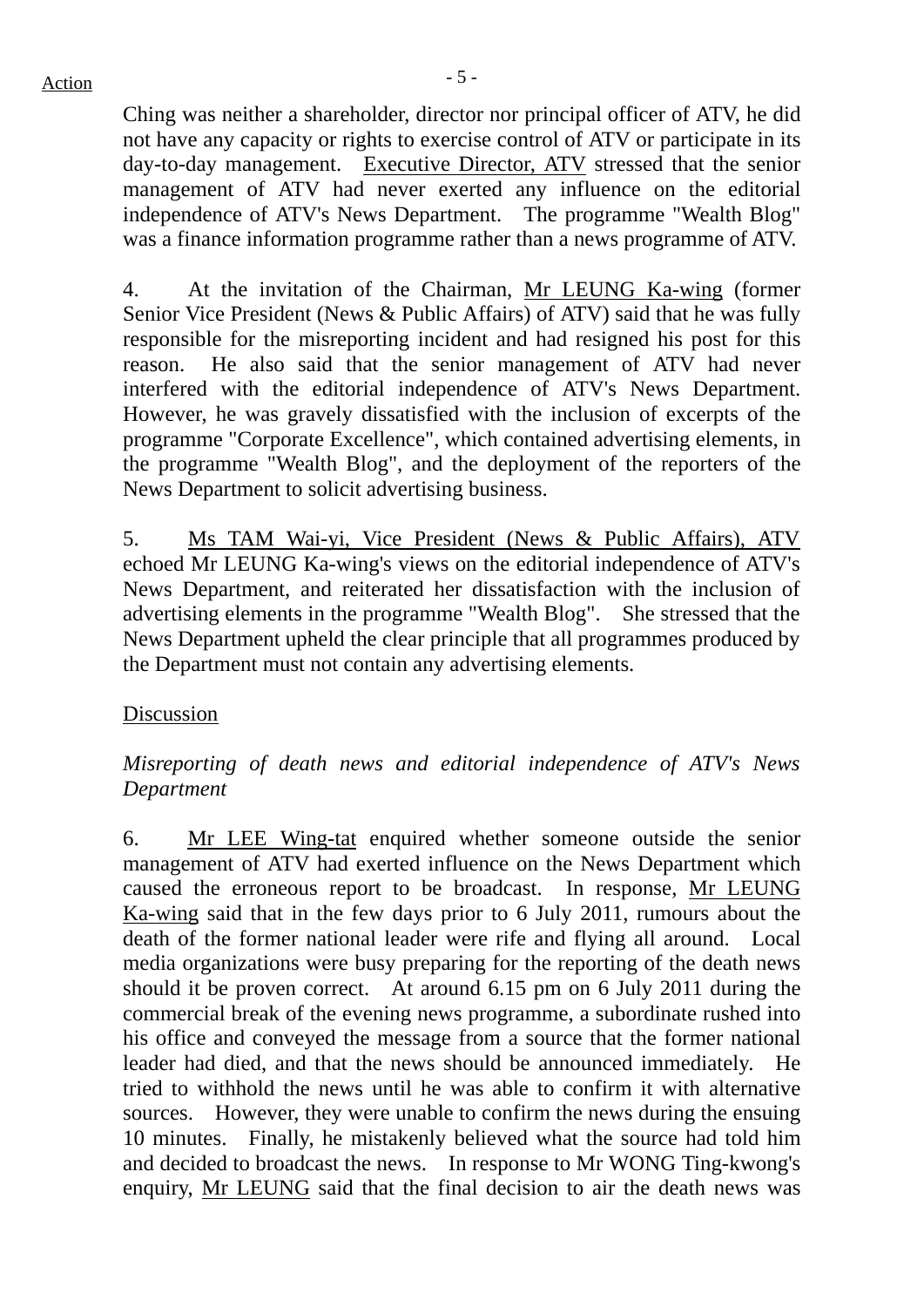$Action$ 

made by himself. He stressed that in the absence of protection by the privileges and immunities provided under the Legislative Council (Powers and Privileges) Ordinance and in accordance with the journalistic principles, he would not disclose the source of the erroneous report.

7. Mr Ronny TONG expressed grave concern about Mr LEUNG Ka-wing's earlier remark that he had failed to stop the news report from being aired, and the apparent discrepancy of the remark compared to what Mr LEUNG had said at the meeting. Mr LEUNG advised that when he was informed of the news at around 6.15 pm on 6 July 2011, he did not believe it and had tried hard to ascertain the authenticity of the news with his news team. Failing that, however, he finally made a misjudgment of believing the news and allowed the news to be aired. In this regard, Mr Alan LEONG enquired if Mr LEUNG would withdraw his earlier remark. Mr LEUNG advised that the remark had already been made and therefore could not be withdrawn.

8. In reply to Mr WONG Sing-chi's and Mr WONG Ting-kwong's enquiry, Mr LEUNG advised that his decision to air the news was not made under any pressure, hidden reasons, nor interference from the suspected person. He said that he could not provide any evidence to link the suspected person with the operation of the News Department of ATV.

9. Mr CHEUNG Man-kwong was of the view that Mr LEUNG Ka-wing had no intention to stop the death news from being aired. In this connection, he enquired about the source of information and the person who made the final decision on the reporting of the death news, and whether the management of ATV had put pressure on the News Department to include advertising materials in the programme "Wealth Blog". He also asked what action BA would take if the management was proven to have interfered with the editorial independence of the News Department.

10. Executive Director, ATV advised that the senior management of ATV had always respected the editorial independence of the News Department, and had never interfered with nor put pressure on its operation. He stressed that neither himself, Mr WONG Ching, nor Senior Vice-President KWONG Hoi-ying was the source of the death news.

11. C for TEL explained that if Mr Wong Ching was found to have exerted any pressure on the News Department of ATV in an inappropriate way, ATV would be deemed to have contravened the relevant statutory provisions or licence conditions. BA would consider imposing a range of sanctions on ATV, including an advice, a warning, a financial penalty, suspension of licence or even a recommendation to the Chief Executive in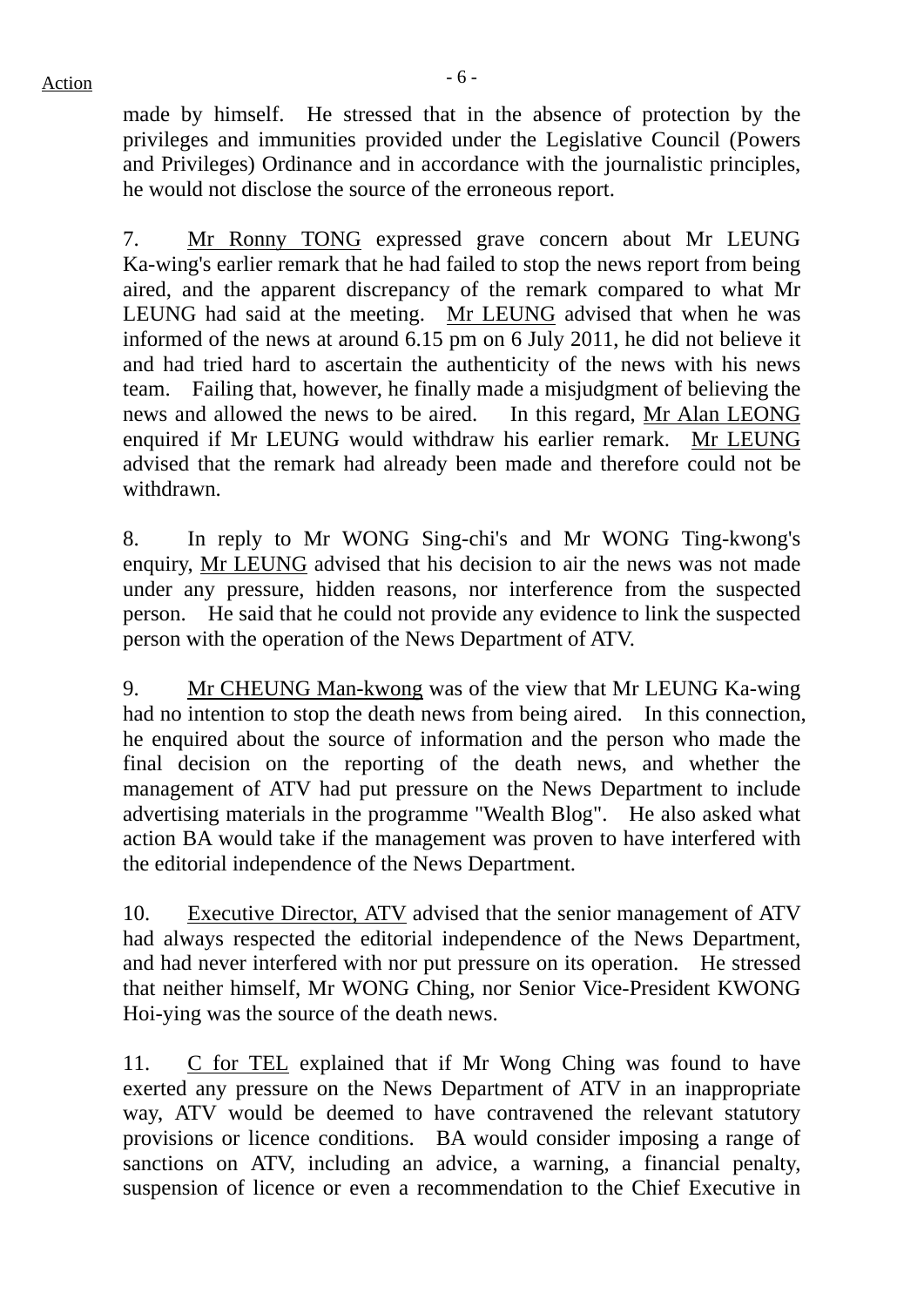Council for a revocation of licence.

12. PSCED(CT) added that the Administration had all along been concerned about whether any parties outside the management of ATV had participated in the management of ATV. BA was seriously investigating into the issue. In response to Mr Ronny TONG's enquiry, she advised that the Generic Code of Practice on Television Programme Standards (TV Programme Code) was binding on the television programme service licensee itself. The licensee would be subject to sanction if any breach of the Code was found.

13. Mr Ronny TONG referred to section 7 (f), Chapter 9 of the TV Programme Code and enquired about the definition of "bona fide news programme". He was of the view that the term "bona fide news programme" was ambiguous and should be amended to "all news programmes", and that by virtue of section 2 of Chapter 11 of the Code on indirect advertising, the placing of advertising material in a financial information programme would constitute a breach of the Code. C for TEL noted the member's views and advised that a bona fide news programme referred to a news programme which dealt with factual reporting.

## *Control and management of ATV by Mr WONG Ching*

14. Noting that Mr WONG Ching was neither a shareholder, director nor principal officer of ATV, Mr LEE Wing-tat expressed grave concern about the blatant involvement of Mr WONG Ching in the management of ATV. He opined that as a domestic free television programme service licensee, ATV should be subject to all regulatory requirements applicable to it under the Broadcasting Ordinance (Cap. 562), its licence and the codes of practice issued by the BA. In this connection, he expressed objection to the renewal of ATV's domestic free television programme service licence.

15. In response, C for TEL advised that Mr WONG Ching did not have any capacity or rights to exercise control of ATV or participate in its day-to-day management. In view of public concerns and a relevant complaint, BA was conducting an investigation into the role played by Mr WONG Ching in the control and management of ATV, including his role in ATV's misreporting of death news, to ascertain whether ATV was in breach of any relevant statutory provisions or licence conditions.

16. Ms Cyd HO enquired about the role played by Mr WONG Ching in ATV. Director and Senior Vice President, Mainland Operation, ATV advised that Mr WONG Ching served as the personal advisor of the Executive Director, ATV and was invited by the latter to attend the regular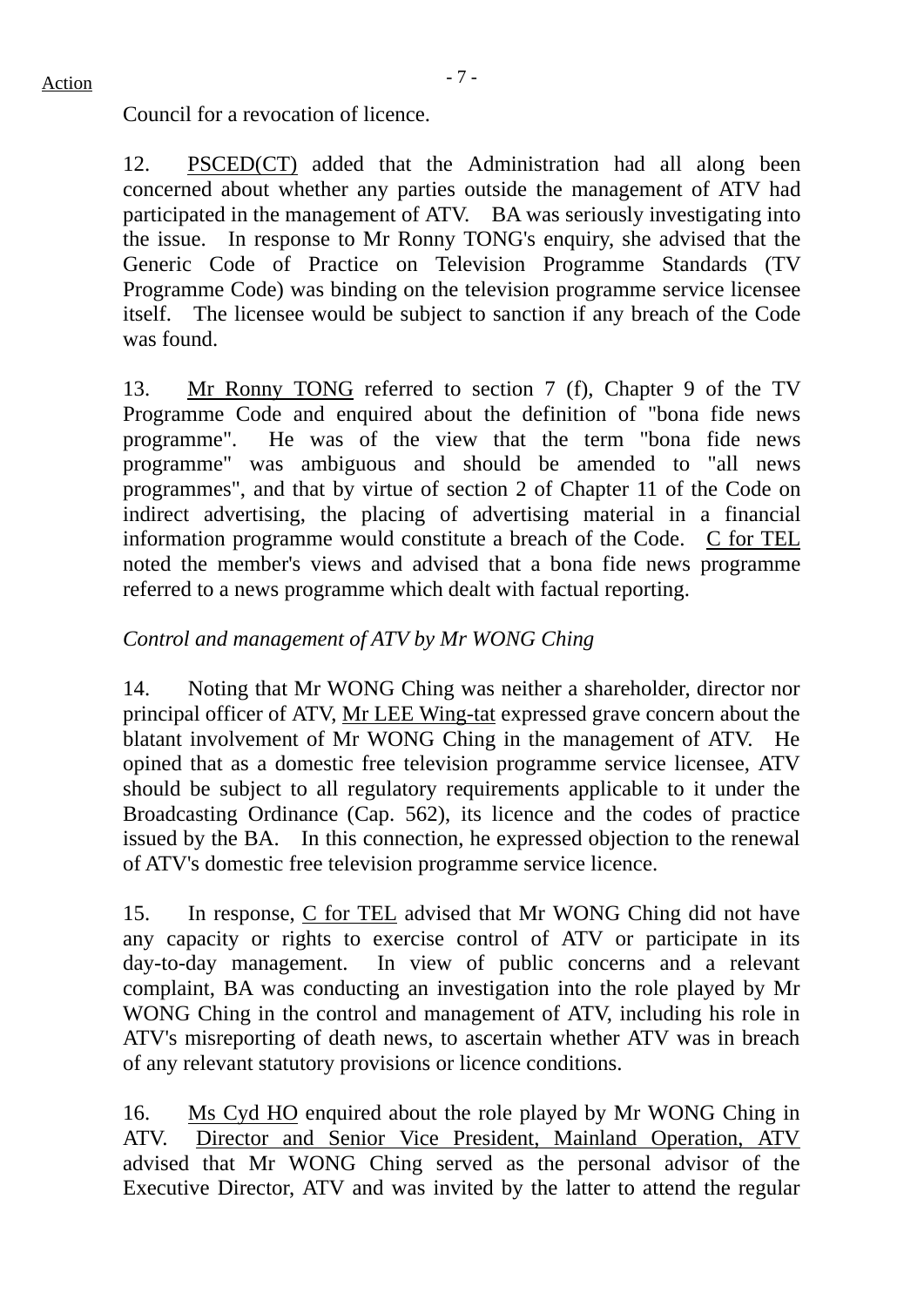weekly meetings of ATV. In September 2011, Mr WONG Ching only attended such meetings at the invitation of the Executive Director, ATV for not more than three times.

17. Mr LAU Kong-wah referred to the submission from a Board member of ATV regarding the management of ATV and enquired why no meeting of the Board had been convened since Mr WONG Ching joined ATV. Executive Director, ATV explained that the Board members of ATV had been preoccupied with a number of litigations which had prevented the Board of Directors from convening meetings. Nevertheless, he stressed that the daily operation of ATV had remained normal.

# *Inclusion of advertising materials in ATV's programme "Wealth Blog"*

18. Mr LAU Kong-wah enquired about the allegation against the practice of touting for "paid news" by a reporter of the News and Public Affairs Department. Mr LEUNG Ka-wing responded that "Wealth Blog" was a programme produced by staff members of the News and Public Affairs Department of ATV. He expressed grave dissatisfaction about the inclusion of excerpts of the programme "Corporate Excellence", produced by the Information Division of the News and Public Affairs Department, which contained advertising elements in the programme "Wealth Blog". In reply to Mr Alan LEONG, Mr LEUNG advised that this incident happened after his resignation on 8 July 2011.

19. Executive Director, ATV advised that apart from news programmes, the News and Public Affairs Department of ATV also produced a number of informational programmes, including the "Wealth Blog" which was a financial information programme with no advertising elements and did not involve any paid business. Director and Senior Vice President, Mainland Operation, ATV added that the footage in the advertising magazine programme "Corporate Excellence" was produced in May 2011 and was not the same as the footage in the financial information programme "Wealth Blog", which dealt with a related but different subject and was produced in July 2011. ATV had conducted an investigation into the programme "Wealth Blog" in response to Mr LEUNG Ka-wing's complaint and found neither any evidence of "paid business" nor "paid news". At members' request, Executive Director, ATV agreed to provide a report on the incident.

ATV

20. C for TEL responded that the TV Programme Code stipulated that no bona fide news programmes might be sponsored, and that no advertising matter should be offered as news or included in the contents of a news programme. The Generic Code of Practice on Television Advertising Standards (TV Advertising Code) stipulated that news programmes must not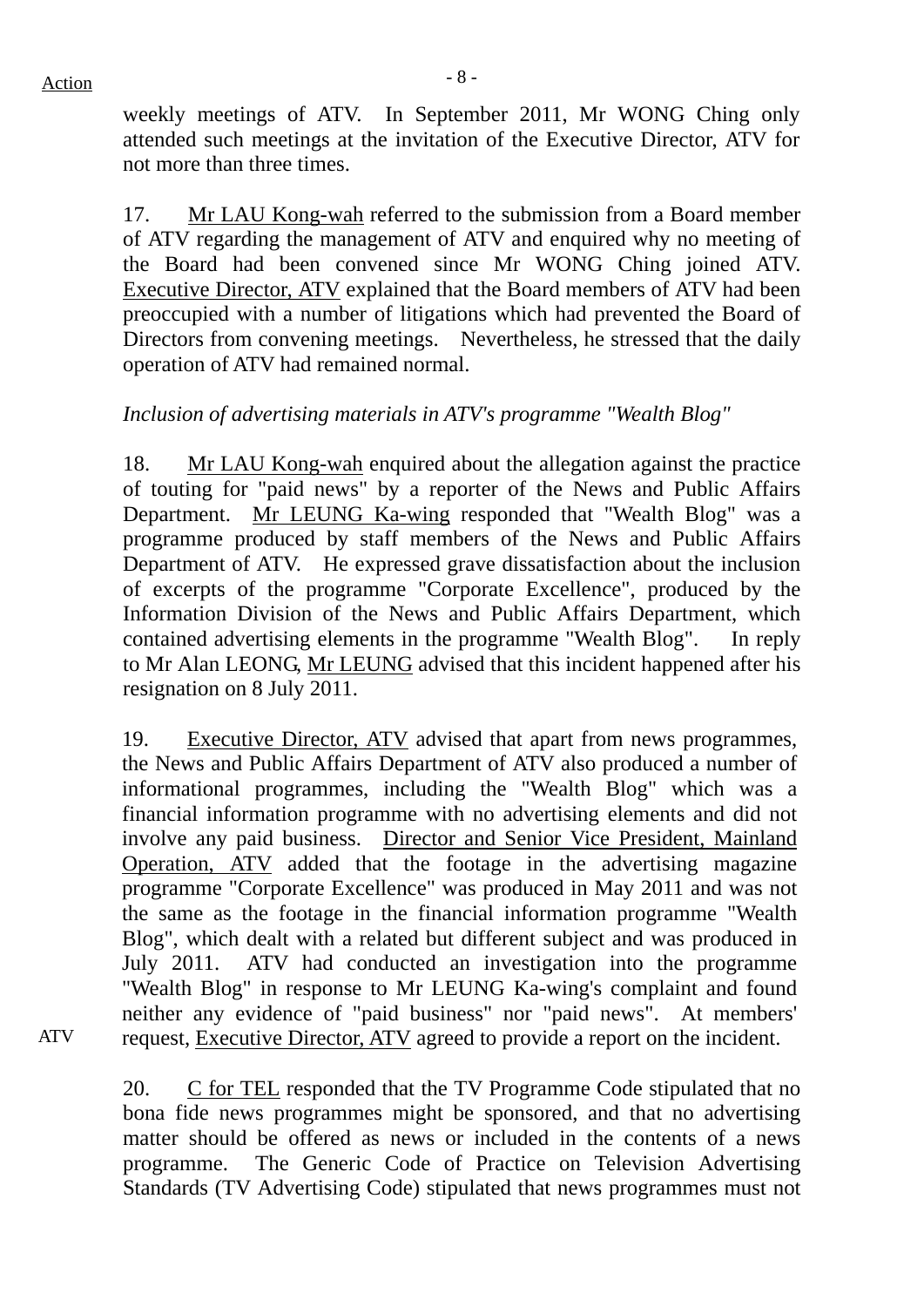be sponsored. BA was handling the complaints about the inclusion of advertising materials in the programme "Wealth Blog" in accordance with the established procedures. BA would consider whether ATV was in breach of the relevant provisions in the TV Programme Code and TV Advertising Code, taking into consideration relevant factors, including the nature of the concerned broadcast materials, and whether the two programmes mentioned were news programmes. Whilst financial or current affairs programmes could be sponsored, they were subject to stringent requirements under the relevant Codes. BA would announce the investigation result at an appropriate time.

21. Mr CHAN Kam-lam was of the view that ATV's problem lay in its internal personal management. He hoped that ATV would seriously review the situation and make improvements. Ms Cyd HO also expressed grave concern about the internal management of ATV. She was of the view that the Panel should seek to invoke the LegCo (Powers and Privileges) Ordinance (Cap 382) to look further into the matter.

22. PSCED(CT) advised that the Administration would not normally interfere with the licencees' autonomy in managing its internal operation unless there were problems which had prevented the licencees from providing the service required under their licence conditions. In this regard, BA had been keeping a close watch on the complaints received and actively conducting investigations.

23. In response to Ms Cyd HO's enquiry, Director and Senior Vice President, Mainland Operation advised that there were two types of employment contract for the staff of ATV, namely ordinary staff contract and artiste staff contract. The employment contract of the reporter-anchor in charge of the programme "Wealth Blog" was an ordinary, non-artiste staff member contract. Executive Director, ATV added that the anchor-reporter of "Wealth Blog" and "Corporate Excellence" was also the producer of the programme. In visiting the clients of the programme concerned, the anchor-reporter was only introducing the programme, and would not take part in the sales aspect of the "Corporate Excellence" programme which were undertaken by colleagues of the sales department.

24. The Chairman and Mr LEE Wing-tat urged ATV to be aware of the practice of touting for "paid news", so as not to compromise the principle that all programmes produced by the News Department must not contain any advertising elements. They also urged BA to expedite the investigation into the complaints.

25. The Chairman advised that he would consider whether the Panel